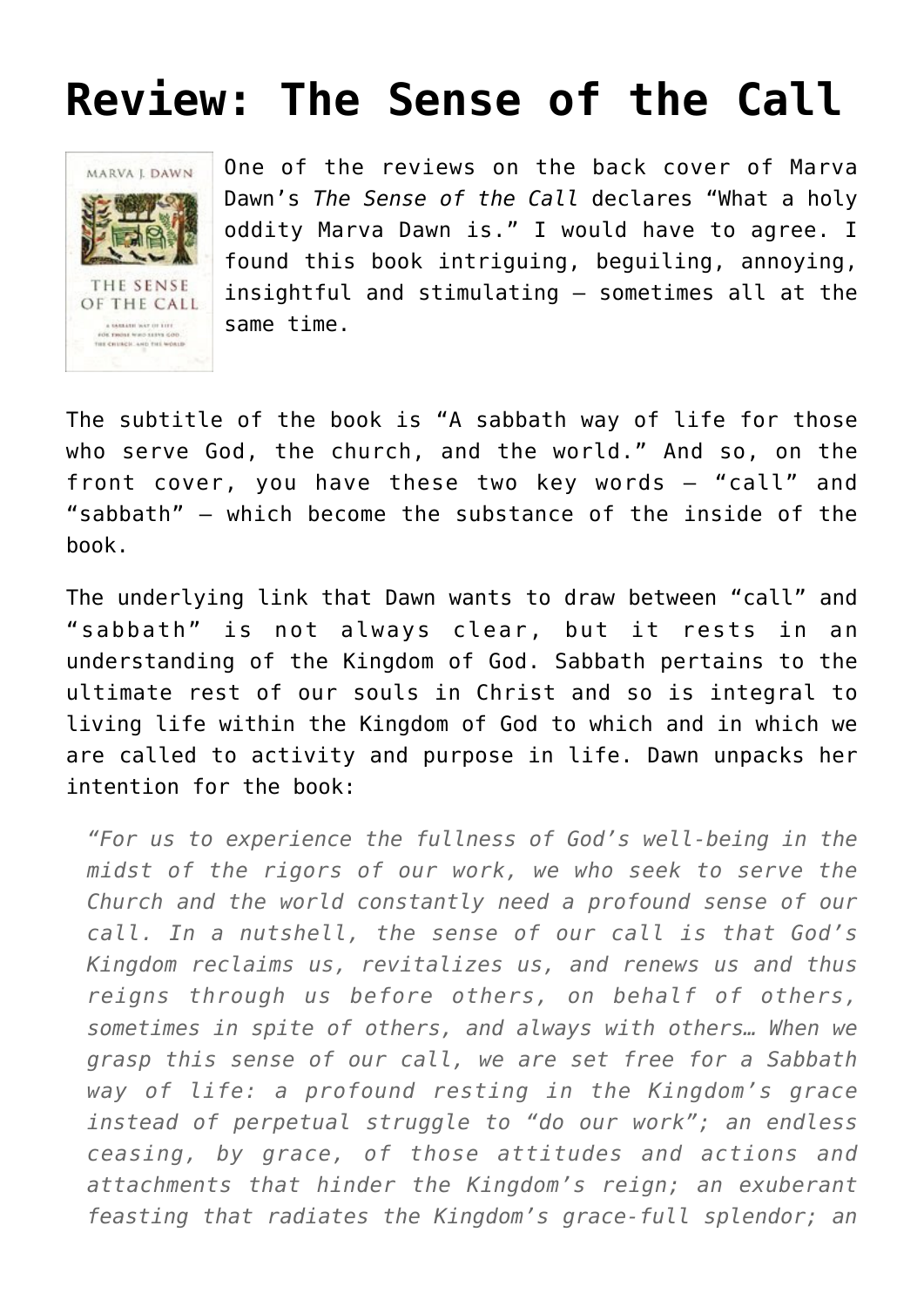*ardent embracing of the Kingdom's gracious purposes." (pp13-14)*

It is difficult to critique Marva's basic framework – it is not only carefully thought-through and deliberately articulated, it is obviously contained within a gospel premise and the uniqueness of Christ for salvation. Sometimes she is hard to grasp – I still don't quite know exactly what she means by even the four section headings of "resting," "ceasing," "feasting," and "embracing." Sometimes her opinions on various experiences in the world (particularly with regard to frustrations with technology etc.) reflects her own perspective more than universal truth. Yet this thoroughly experiential, practical, spiritual, liturgical, contemplative book is well grounded and useful.

Indeed, this book is immensely practical. I found reading it to be an experience that was full of little "convictions" prodding my attitudes and actions and routines with quiet whispers of "does this match what you believe?" When I read a book and something strikes me I often make a note of it inside the front cover – in this book my notes have spilled over on to the title page.

I would recommend this book to any Christian – although I would probably qualify that by saying any Chrsitian who is *serious* about serving God in "the church and the world." Without that inner motivation this book would be some nice thoughts, with that inner motivation this book does a prophetic task – speaking truth in ways that bug you till you take stock and consider not just the truth, but its application in all of life.

Perhaps the best way to communicate an overview of this book is to share some of these gems and give you a taste of this well-rounded meal that Marva Dawn offers to Christians who wish to live like they are just that - Christians.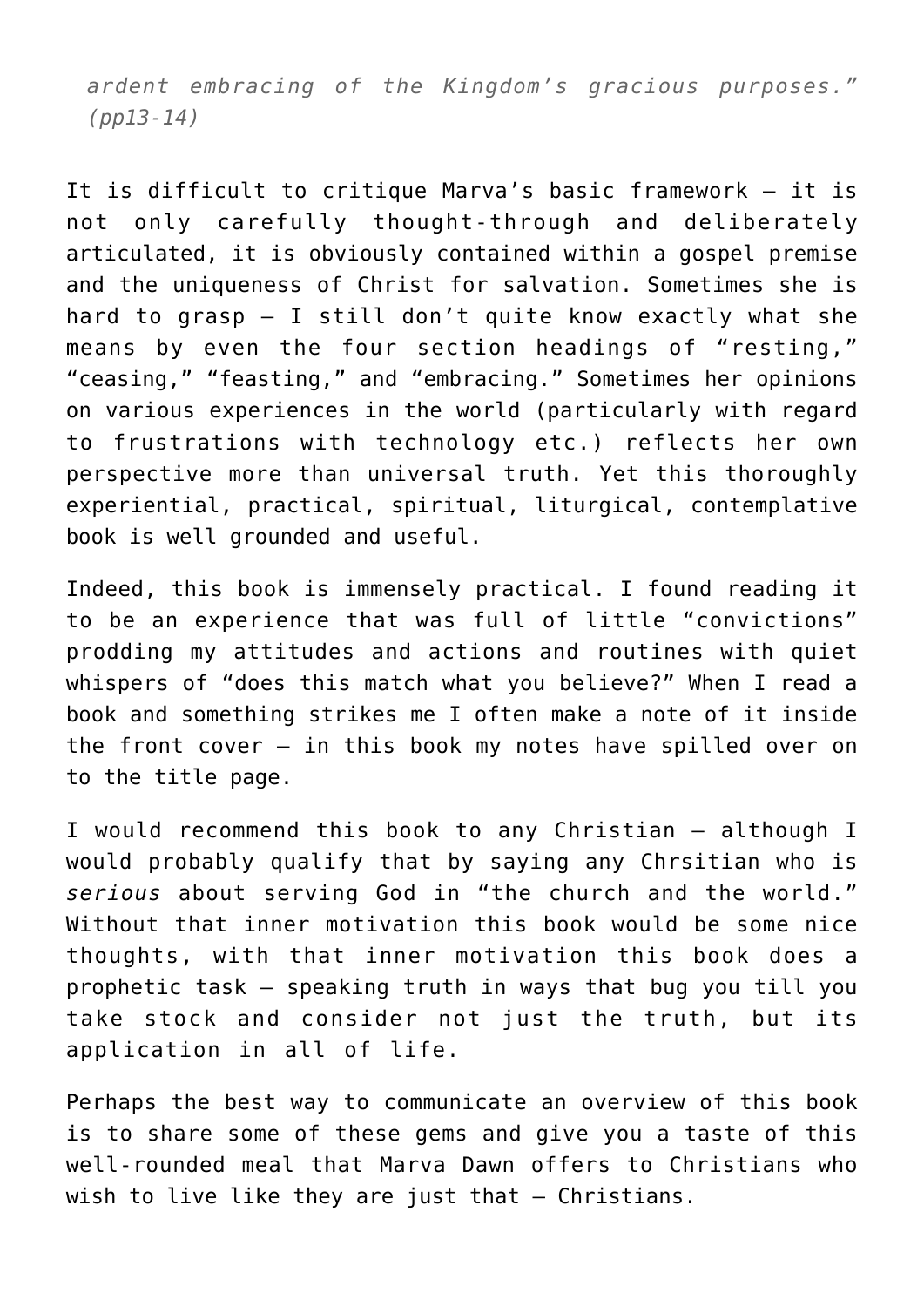#### With regard to patience:

*"That is why we need utmost patience – or perhaps we should resurrect the old rendering, "long-suffering." It will cost us loads of long hours, myriads of conversations, scads of sorrow, masses of disappointment and frustrations to engage people in the instruction and mission of the Kingdom. The only thing that makes it worth the bother is that the Kingdom is the only treasure worth having." (p18)*

## With regard to being spiritual (I recently stole this concept for use in a sermon series on Ephesians 1):

*"I use the word spiritual… not as it is usually used in English to denote some nebulous entity, some obscure dimension of us beyond the material. If we think of every aspect in our connection to God who is Spirit, as the whole spiritual sweep of our lives, then the term spiritual encompasses everything, for all of us relates to God – intelligence, attitudes, talents, affections, body, actions, our whole being." (p40)*

## With regard to our direction in life:

*"It is a beautiful mystery that we never quite know in what directions we might be led as we embrace our call… Mother Teresa was once asked about her summons to care for the needy, and she responded that she was not called to serve the poor. She insisted that she was simply called to follow Jesus and that's where He led her." (p65)*

#### The point of church:

*"…it is crucial that we keep remembering that the Church's true work is not therapy. We have trouble recalling that because our society's excessive consumerism is rooted in the significant turn that Philip Rieff documented in his well-*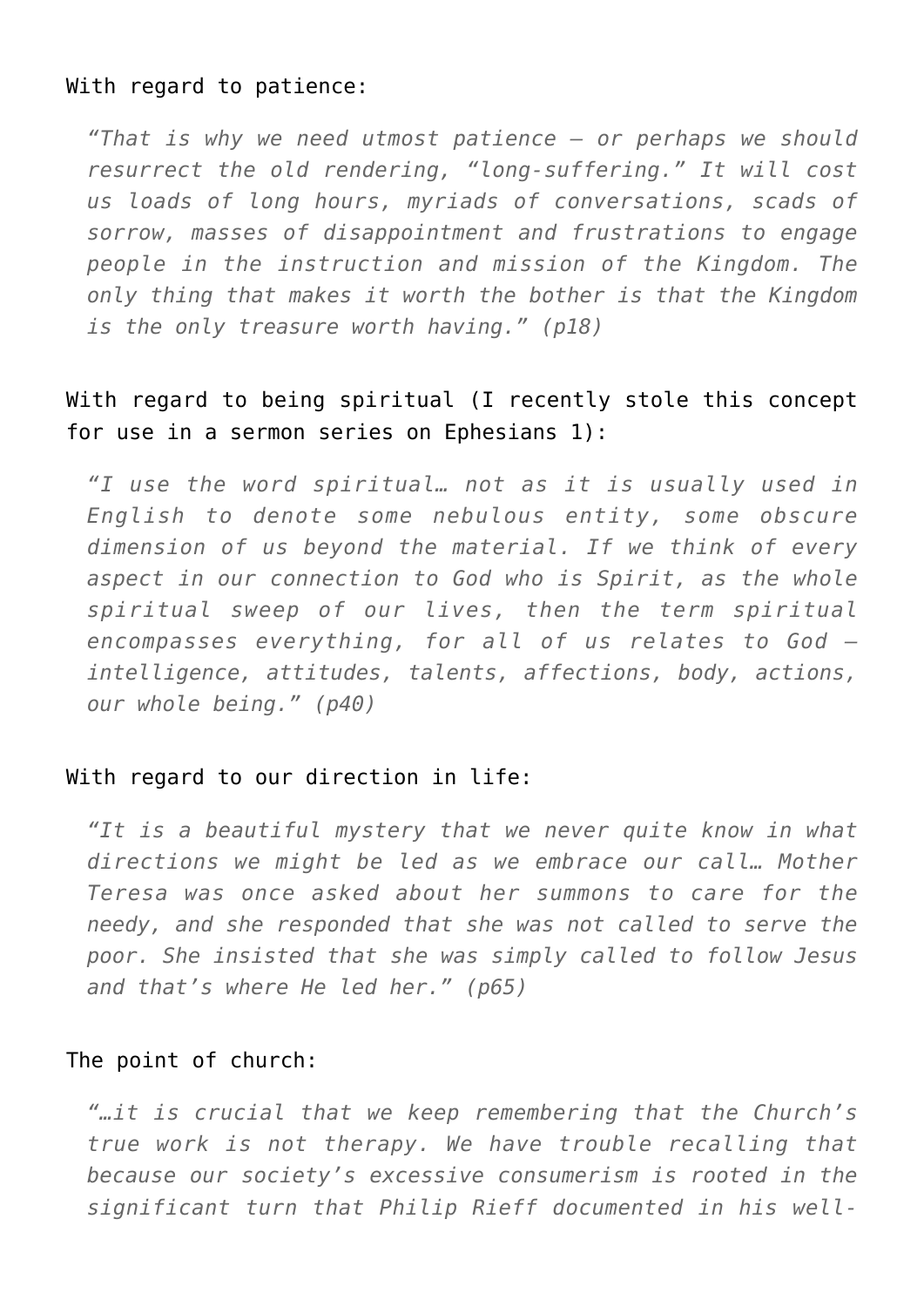*known aphorism, "Religious man was born to be saved, [contemporary] psychological man is born to be pleased." In other words, culturally, we have turned away from knowing that we are sinners who need a Rescuer from beyond ourselves to believing that we should be made comfortable and happy. We can see the effects of this societal expectation in those who complain that a worship service did not "uplift them." Wouldn't it surprise them to be reminded that its purpose is to kill them so that they can be resurrected into an entirely new creation?" (p132)*

### About the joy of adversity:

*"Somewhere I heard the quotation, "You can acquire anything in solitude except character." We need the whole community to test us, to refine us, to enable us to develop aspects of character including strength, kindness, and wisdom that we cannot gain without trials. We all need critics and rebukers, malcontents and misfits – even if (especially if?) these cause us pain – so that our feasting is virtuous and honorable." (p219)*

# About community as a vehicle of evangelism (a concept that we've considered a lot at Connections):

*"…What if churches recognized that the major means for evangelism in the early Church was the remarkable unity existing among individual members in the community of saints and the harmony between what they believed and what they lived? In other words, they were a Body of people demonstrating an alternative/biblical manner of being." (p236)*

And finally, on the slowness of ministry (something all church planters should consider):

*"Many people want to do ministry in a grand, glamorous way.*